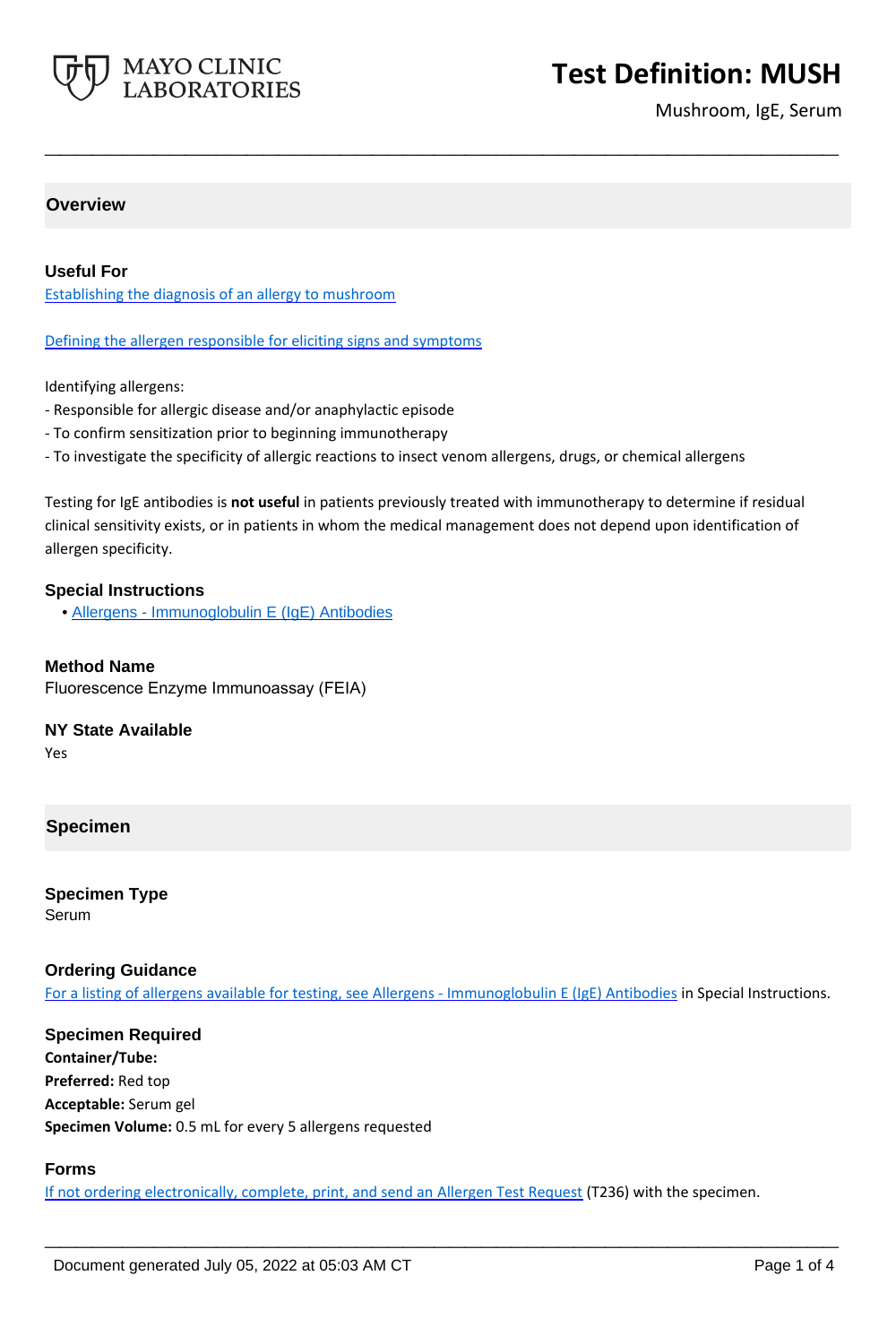

## **Specimen Minimum Volume**

For 1 allergen: 0.3 mL

More than 1 allergen: (0.05 mL x number of allergens) + 0.25 mL dead space

# **Reject Due To**

| Gross hemolysis | OK |
|-----------------|----|
| Gross lipemia   | OK |

**\_\_\_\_\_\_\_\_\_\_\_\_\_\_\_\_\_\_\_\_\_\_\_\_\_\_\_\_\_\_\_\_\_\_\_\_\_\_\_\_\_\_\_\_\_\_\_\_\_\_\_**

### **Specimen Stability Information**

| <b>Specimen Type</b> | <b>Temperature</b>       | <b>Time</b> | <b>Special Container</b> |
|----------------------|--------------------------|-------------|--------------------------|
| Serum                | Refrigerated (preferred) | 14 days     |                          |
|                      | Frozen                   | 90 days     |                          |

# **Clinical & Interpretive**

### **Clinical Information**

Clinical manifestations of immediate hypersensitivity (allergic) diseases are caused by the release of proinflammatory mediators (histamine, leukotrienes, and prostaglandins) from immunoglobulin E (IgE)-sensitized effector cells (mast cells and basophils) when cell-bound IgE antibodies interact with allergen.

In vitro serum testing for IgE antibodies provides an indication of the immune response to allergen(s) that may be associated with allergic disease.

The allergens chosen for testing often depend upon the age of the patient, history of allergen exposure, season of the year, and clinical manifestations. In individuals predisposed to develop allergic disease(s), the sequence of sensitization and clinical manifestations proceed as follows: eczema and respiratory disease (rhinitis and bronchospasm) in infants and children less than 5 years due to food sensitivity (milk, egg, soy, and wheat proteins) followed by respiratory disease (rhinitis and asthma) in older children and adults due to sensitivity to inhalant allergens (dust mite, mold, and pollen inhalants).

**\_\_\_\_\_\_\_\_\_\_\_\_\_\_\_\_\_\_\_\_\_\_\_\_\_\_\_\_\_\_\_\_\_\_\_\_\_\_\_\_\_\_\_\_\_\_\_\_\_\_\_**

### **Reference Values**

| <b>Class</b>  | IgE kU/L      | Interpretation    |
|---------------|---------------|-------------------|
| ი             | < 0.35        | Negative          |
| 1             | $0.35 - 0.69$ | Equivocal         |
| $\mathcal{P}$ | $0.70 - 3.49$ | Positive          |
| 3             | 3.50-17.4     | Positive          |
| 4             | 17.5-49.9     | Strongly positive |
| 5             | 50.0-99.9     | Strongly positive |
| 6             | $>$ or =100   | Strongly positive |

Reference values apply to all ages.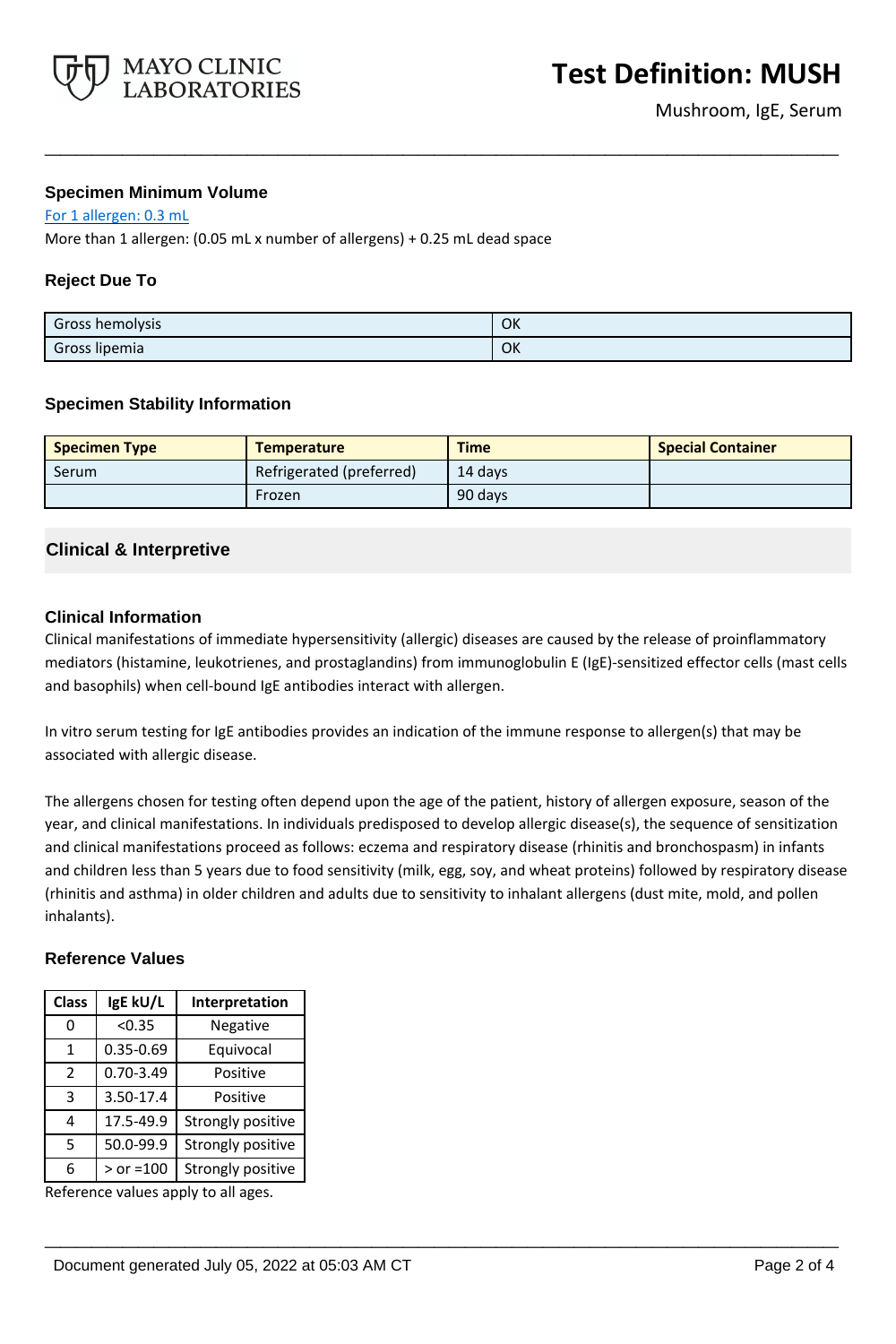

# **Interpretation**

Detection of IgE antibodies in serum (Class 1 or greater) indicates an increased likelihood of allergic disease as opposed to other etiologies and defines the allergens that may be responsible for eliciting signs and symptoms.

**\_\_\_\_\_\_\_\_\_\_\_\_\_\_\_\_\_\_\_\_\_\_\_\_\_\_\_\_\_\_\_\_\_\_\_\_\_\_\_\_\_\_\_\_\_\_\_\_\_\_\_**

The level of IgE antibodies in serum varies directly with the concentration of IgE antibodies expressed as a class score or kU/L.

### **Cautions**

Some individuals with clinically insignificant sensitivity to allergens may have measurable levels of IgE antibodies in serum, and results must be interpreted in the clinical context.

False-positive results for IgE antibodies may occur in patients with markedly elevated serum IgE (>2500 kU/L) due to nonspecific binding to allergen solid phases.

### **Clinical Reference**

Homburger HA, Hamilton RG: Allergic diseases. In: McPherson RA, Pincus MR, eds. Henry's Clinical Diagnosis and Management by Laboratory Methods. 23rd ed. Elsevier; 2017:1057-1070

# **Performance**

### **Method Description**

Specific IgE from the patient's serum reacts with the allergen of interest, which is covalently coupled to an ImmunoCAP. After washing away nonspecific IgE, enzyme-labeled anti-IgE antibody is added to form a complex. After incubation, unbound anti-IgE is washed away, and the bound complex is then incubated with a developing agent. After stopping the reaction, the fluorescence of the eluate is measured. Fluorescence is proportional to the amount of specific IgE present in the patient's sample (ie, the higher the fluorescence value, the more IgE antibody is present).(Package insert: ImmunoCAP System Specific IgE FEIA. Phadia; Rev 06/2019)

**\_\_\_\_\_\_\_\_\_\_\_\_\_\_\_\_\_\_\_\_\_\_\_\_\_\_\_\_\_\_\_\_\_\_\_\_\_\_\_\_\_\_\_\_\_\_\_\_\_\_\_**

**PDF Report** No

**Day(s) Performed** Monday through Friday

**Report Available** Same day/1 to 3 days

**Specimen Retention Time** 14 days

**Performing Laboratory Location**

Rochester